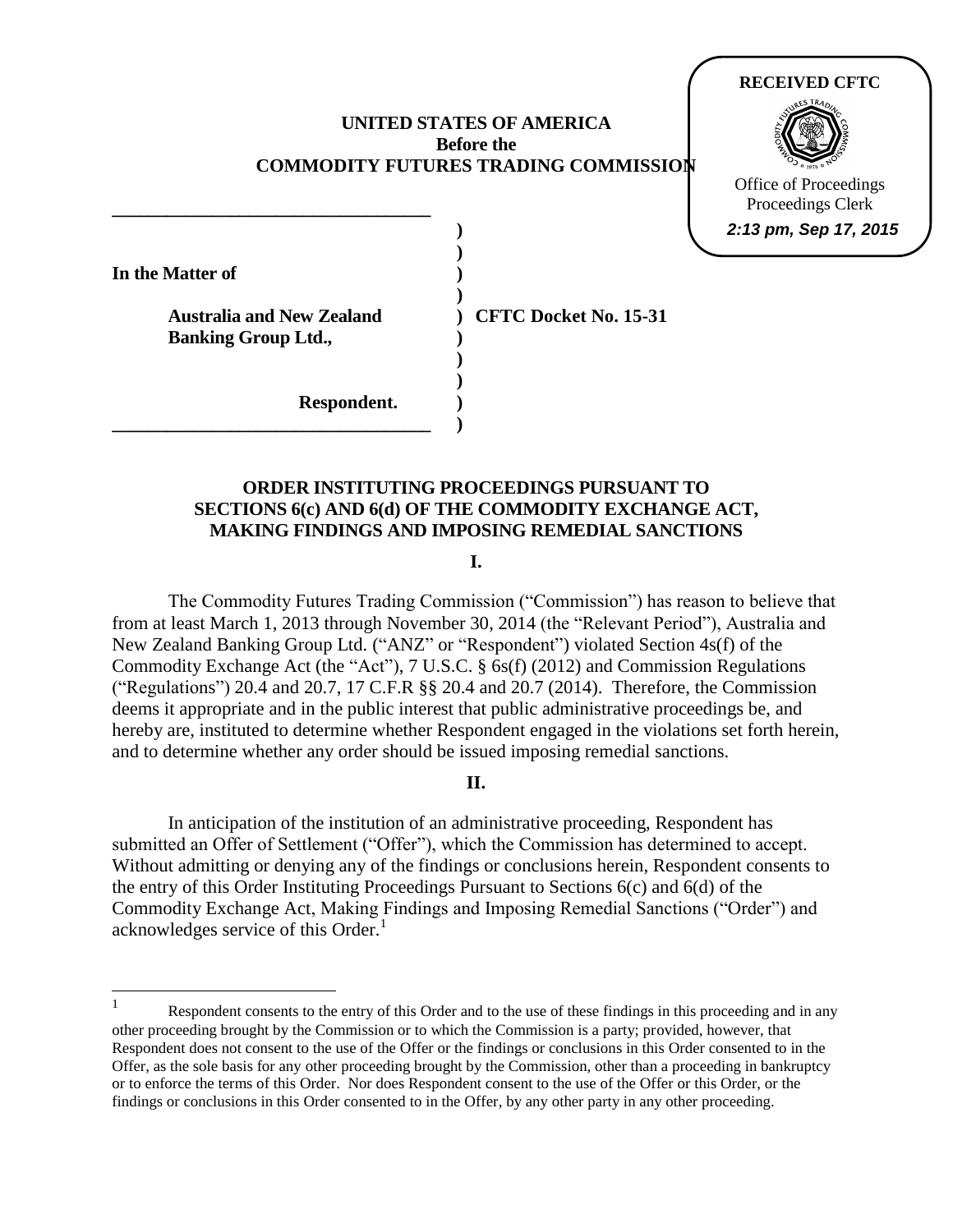The Commission finds the following:

#### A. SUMMARY

Pursuant to Section 4s(f), 7 U.S.C. § 6s(f) and Regulation 20.4 17 C.P.R. § 20.4, Swap Dealers that meet certain requirements are required to file daily large trader reports for reportable positions in physical commodity swaps ("L TRs"), which are populated with specific data as directed by the Commission. The LTRs must also conform to the form and manner for reporting and submitting information as set forth in Regulation 20.7, 17 C.F.R.  $\S$  20.7.

During the Relevant Period, ANZ filed LTRs which failed to comply with certain Commission requirements. On Jan. 2, 2014, the Commission's Division of Market Oversight issued a special call notice identifying multiple apparent instances of such noncompliance in ANZ's LTRs ("Special Call"). After receiving this Special Call, ANZ implemented changes to its reporting procedures and submitted corrected historical reports.

### B. RESPONDENT

Respondent is headquartered in Australia and operates in various locations worldwide. Primarily in connection with its rates and foreign-exchange businesses, Respondent engages in swap transactions with U.S.-based entities and has been registered with the Commission as a Swap Dealer ("SD") since January 2013.

# C. FACTS

Respondent registered as a Swap Dealer on January 29, 2013. Accordingly, during the Relevant Period, Respondent was, required to submit LTRs in the form and manner determined by the Commission.<sup>2</sup> Respondent submitted LTRs that routinely contained errors. For example, errors identified in ANZ's LTRs included the following: (1) prior to September 2013, the Reports did not identify any underlying commodity; (2) throughout the relevant period, the Reports routinely populated the field for "Commodity Reference Price" in a format other than the one provided by the Commission publication: *Large Trader Reporting for Physical Commodity Swaps: Division of Market Oversight Guidebook for Part 20 Reports* ("Part 20 Guidebook"); (3) in some cases,  $ANZ$  reported certain non-zero positions with a value of zero; (4) throughout the relevant time period, ANZ reported its positions in units of the underlying commodity rather than in futures contract equivalents; and (5) throughout the relevant time period, ANZ submitted reports misidentifying counterparty positions as its own positions as the principal. ANZ also failed to submit reports for certain days in July and September 2013.

The Part 20 rules became effective on September 20, 2011. Following the promulgation of the Part 20 rules, the Commission's Division of Market Oversight, through a series of no-action letters, provided temporary relief from these reporting requirements and certain safe harbor provisions. However, by March 1, 2013, such relief was no longer available and ANZ was required to be in full compliance with the Part 20 reporting requirements.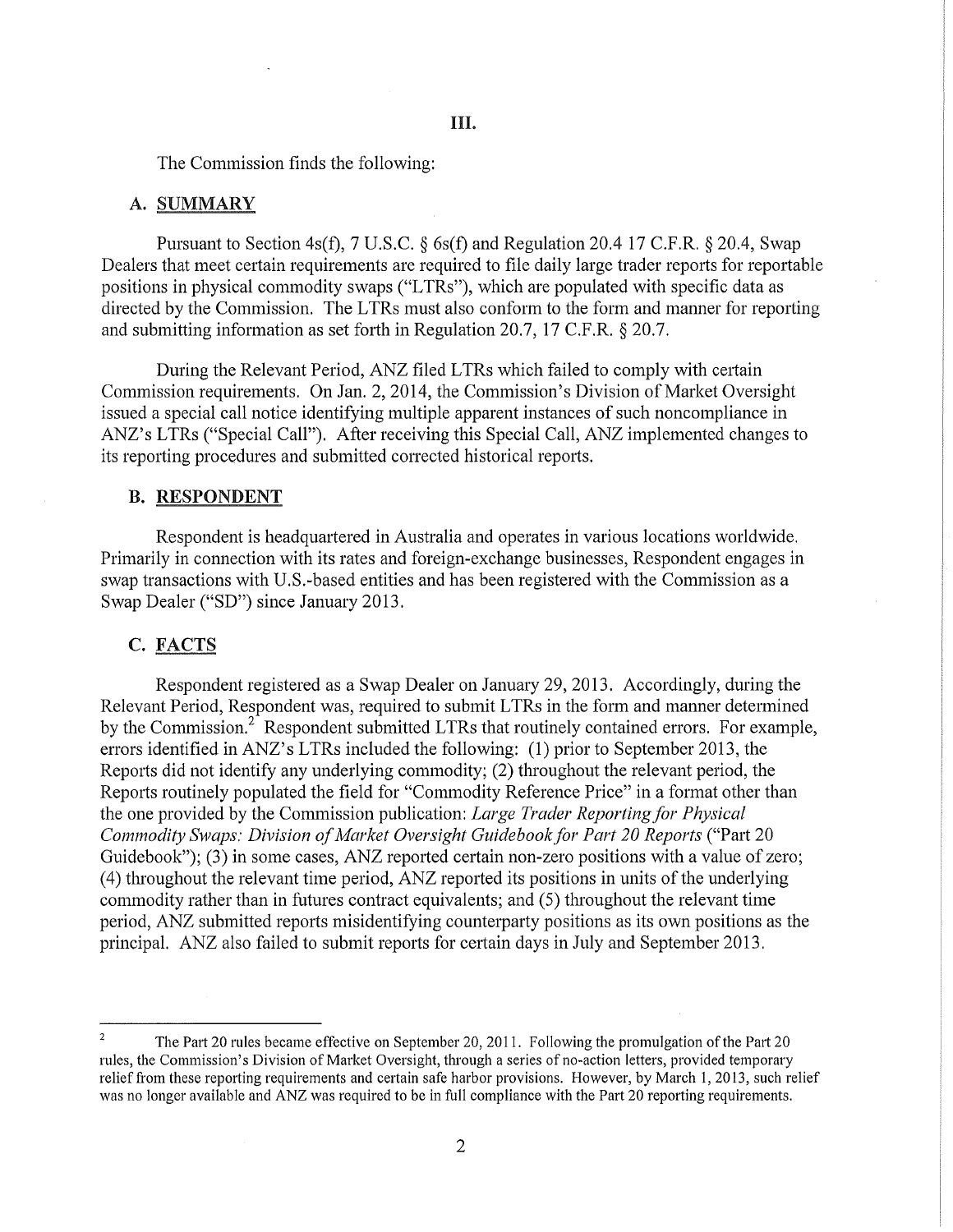Due to certain of these errors, ANZ was inaccurately reporting its positions. For example, in its LTR for August 1, 2013 ANZ reported its positions with respect to CBOT corn in units of the underlying commodity (i.e., in bushels of corn rather than in the equivalent number of futures contracts, each of which represents 5,000 bushels of corn) and misidentified counterparty positions as its own. Consequently, ANZ reported a position more than 5,000 times its actual size. Accordingly, Respondent's LTRs did not comply with the requirements governing Part 20 Reports, which are set forth in Regulations 20.4 and 20.7, 17 C.F.R. §§ 20.4 and 20.7, in conjunction with further instructions provided in the Part 20 Guidebook.

In accepting Respondent's Offer, the Commission recognizes Respondent's cooperation in this matter. Throughout the Relevant Period, ANZ communicated with DMO regarding issues with its LTRs. In communications during January 2014, in response to the Special Call, Respondent represented to DMO that it had analyzed its past reports, and made modifications to its reporting system as necessary to comply with its LTR reporting requirements. ANZ has selfreported and corrected additional errors as they were identified, and submitted corrected historical LTRs.

# IV.

## LEGAL DISCUSSION

Pursuant to Section  $4s(f)(1)(A)$  of the Act: "Each registered swap dealer and major swap participant ... shall make such reports as are required by the Commission by rule or regulation regarding the transactions and positions and financial condition of the registered swap dealer or major swap participant. 7 U.S.C. § 6s(f). Regulation 20.4(c), 17 C.F.R. 20.4(c) (2014) provides certain enumerated data elements which must be included in a Swap Dealer's data report. These data elements include, among others: the commodity underlying the reportable positions, the commodity reference price, long paired swap positions and short paired swap positions, and an identifier indicating that a principal or counterparty position is being reported.

Large Trader Reporting for physical commodity swaps is essential to the Commission's ability to conduct effective surveillance of markets in U.S. physical commodity futures and economically equivalent swaps. Failure to comply with the reporting specifications set forth by the Commission hinders the Commission's ability to efficiently process and effectively utilize this critical data.

Regulation 20.7, 17 C.F.R. 20.7 (2014) provides, in relevant part: "Unless otherwise instructed by the Commission, a clearing organization or reporting entity shall submit data records and any other information required under this part to the Commission ... (a) Using the format, coding structure, and electronic data transmission procedures approved in writing by the Commission." The prescribed manner and form of reporting and submitting swaps data is provided in the Part 20 Guidebook.<sup>3</sup>

As provided for in Regulation 20.8, 17 C.F.R.  $\S$  20.8 (2014) the Commission delegated certain authority to the Director ofthe Division of Market Oversight, or others as the Director may designate from time to time. This delegated authority includes the authority pursuant to Regulation 20.7 for providing instructions or determining the format, coding structure, and electronic data transmission procedures for submitting data records and any other information required under [part 20]."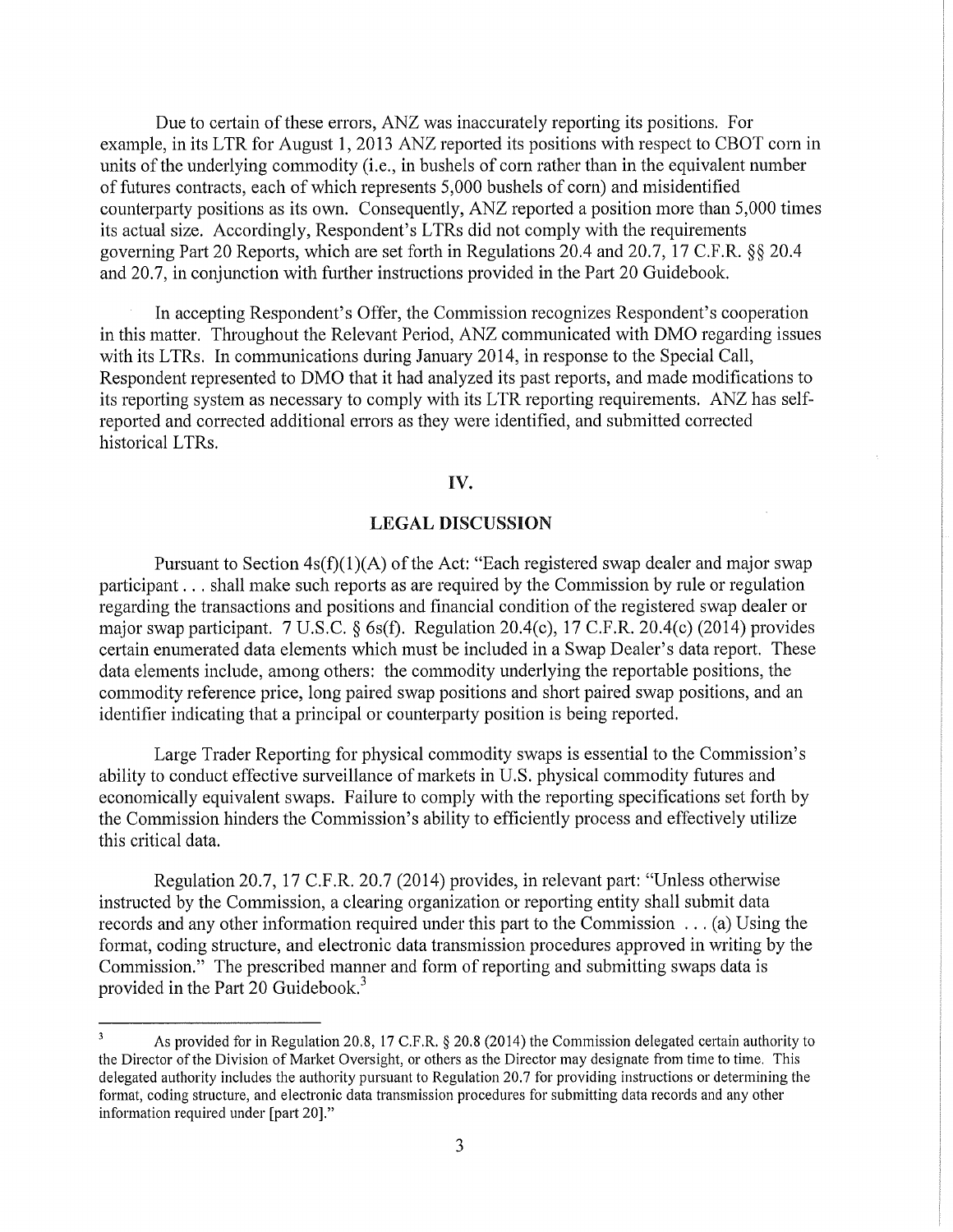Respondent registered as a Swap Dealer on January 29, 2013 and consequently was required to submit Part 20 Reports during the Relevant Period. Reports submitted by Respondent omitted required data elements and reported certain data in a manner that did not conform to the specifications required by the Commission. Accordingly, Respondent's reports did not comply with the requirements, and were in violation of Commission Regulations 20.4 and 20.7.

Therefore, ANZ violated Section 4s(f), 7 U.S.C. § 6s(f), and Regulations 20.4 and 20.7, 17 C.F.R. §§ 20.4 and 20.7.

#### v.

# FINDINGS OF VIOLATIONS

Based on the foregoing, the Commission finds that Respondent has violated Section 4s(f) of the Act, 7 U.S.C.  $\S$  6s(f) (2012), and Commission Regulations 20.4 and 20.7, 17 C.F.R. §§ 20.4 and 20.7 (2014).

# VI.

# OFFER OF SETTLEMENT

Respondent has submitted the Offer in which it, without admitting or denying the findings and conclusions herein:

- A. Acknowledges receipt of service of this Order;
- B. Admits the jurisdiction of the Commission to all the matters set forth in this Order and for any action or proceeding brought or authorized by the Commission based on violation of or enforcement of this Order;
- C. Waives:
	- (1) the filing and service of a complaint and notice of hearing;
	- $(2)$  a hearing;
	- (3) all post-hearing procedures;
	- (4) judicial review by any court;

(5) any and all objections to the participation by any member of the Commission's staff in the Commission's consideration of the Offer;

(6) any and all claims that it may possess under the Equal Access to Justice Act, 5 U.S.C. § 504 (2012) and 28 U.S.C. § 2412 (2014), and/or the rules promulgated by the Commission in conformity therewith, Part 148 of the Commission's Regulations, 17 C.F.R. §§ 148.1 *et seq.* (2014), relating to, or arising from, this proceeding;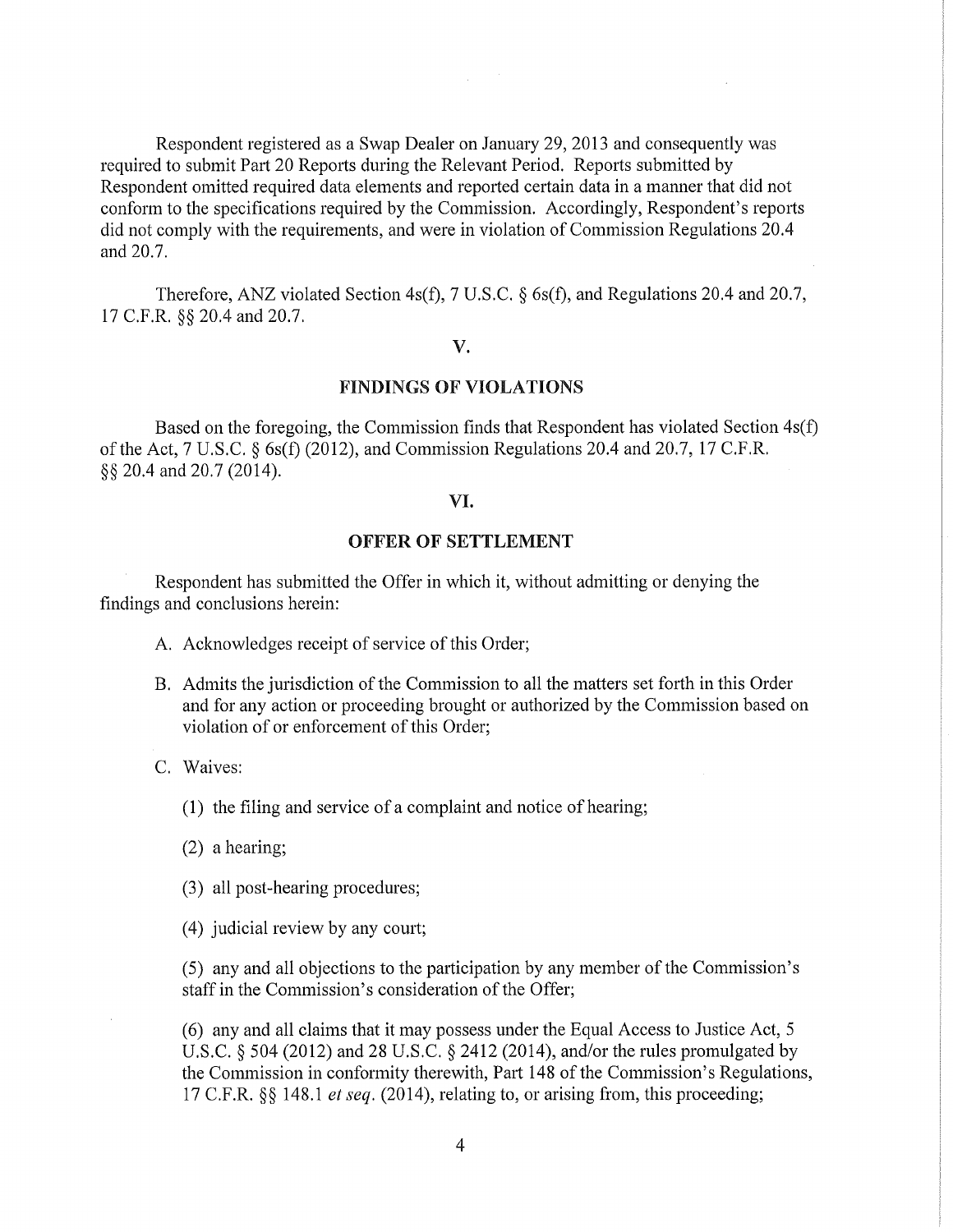(7) any and all claims that it may possess under the Small Business Regulatory Enforcement Fairness Act of 1996, Pub. L. No. 104-121, §§ 201-253, 110 Stat. 847, 857-68 (1996), as amended by Pub. L. No. 110-28, § 8302, 121 Stat. 112,204-205 (2007), relating to, or arising from, this proceeding; and

(8) any claims of Double Jeopardy based upon the institution ofthis proceeding or the entry in this proceeding of any order imposing a civil monetary penalty or any other relief;

- D. Stipulates that the record basis on which this Order is entered shall consist solely of the findings contained in this Order to which Respondent has consented in the Offer; and
- E. Consents, solely on the basis of the Offer, to the Commission's entry of this Order that:
	- (1) makes findings by the Commission that Respondent violated Section  $4s(f)$  of the Act, 7 U.S.C. § 6s(f), and Commission Regulations 20.4 and 20.7, 17 C.F.R. §§ 20.4 and 20.7 (2014);
	- (2) orders Respondent to cease and desist from violating Section  $4s(f)$  of the Act, 7 U.S.C. § 6s(f), and Commission Regulations 20.4 and 20.7, 17 C.F.R. §§ 20.4 and 20.7 (2014);
	- (3) orders Respondent to pay a civil monetary penalty in the amount of \$150,000, plus post-judgment interest, within ten  $(10)$  days of the date of the entry of this Order;
	- (4) orders Respondent to comply with the conditions, undertakings, and representations consented to in the Offer and set forth in Part VII of this Order.

Upon consideration, the Commission has determined to accept the Offer.

5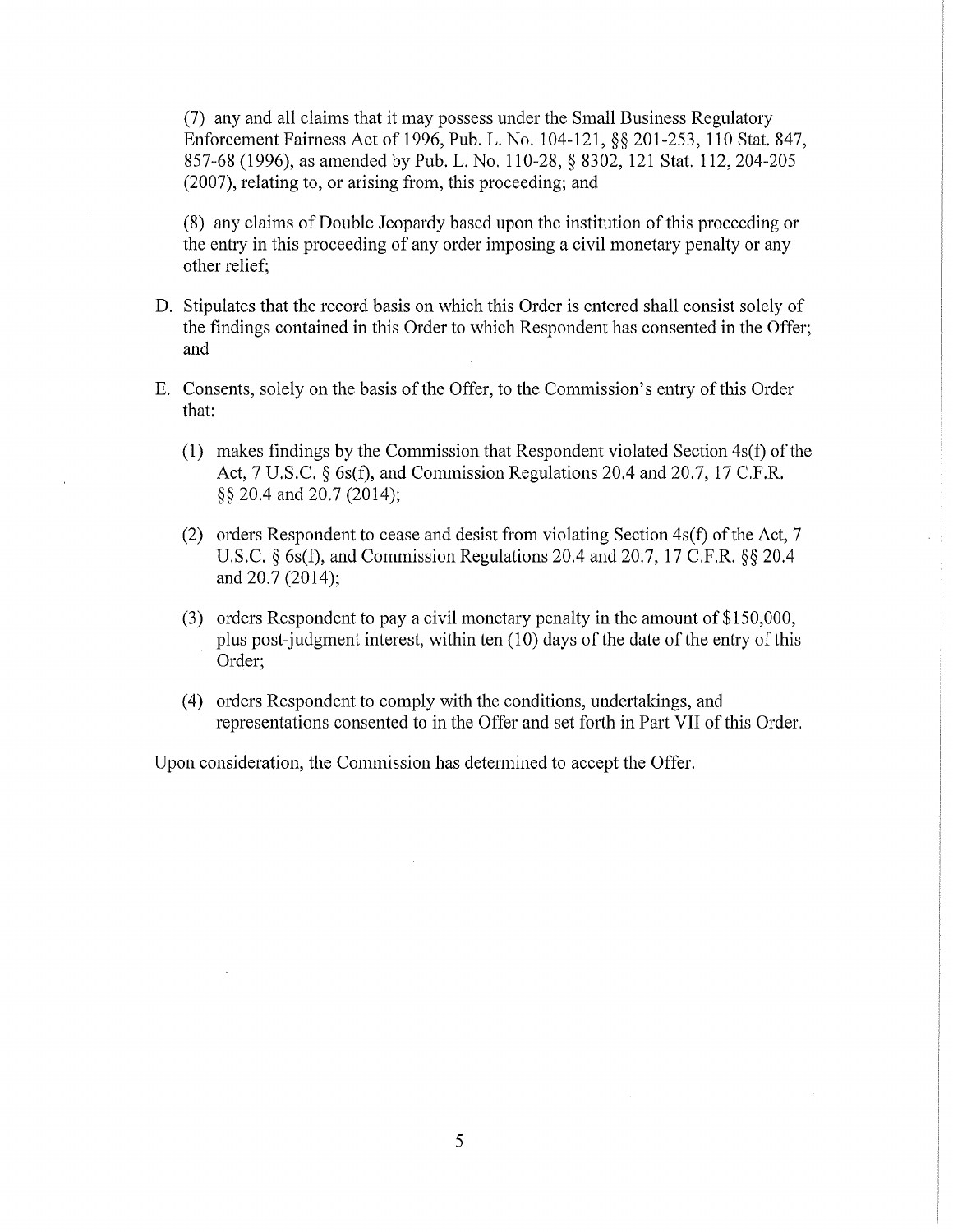# VII.

# ORDER

# Accordingly, IT IS HEREBY ORDERED THAT:

- A. ANZ shall cease and desist from violating Section 4s(f) of the Act, 7 U.S.C. § 6s(f)(2012), and Commission Regulations 20.4 and 20.7, 17 C.P.R. §§ 20.4 and 20.7 (2014);
- B. ANZ shall pay a civil monetary penalty in the amount of one hundred and fifty thousand dollars (\$150,000) (the "CMP Obligation"), plus post-judgment interest, within ten (10) days of the date of the entry of the Order. If the Restitution Obligation is not paid in full within ten (10) days of the date of entry of the Order, then post-judgment interest shall accrue on the CMP Obligation beginning on the date of entry of this Order and shall be determined by using the Treasury Bill rate prevailing on the date of entry of the Order pursuant to 28 U.S.C. § 1961 (2012). ANZ shall pay the CMP Obligation by electronic funds transfer, U.S. postal money order, certified check, bank cashier's check, or bank money order. If payment is to be made other than by electronic funds transfer, Respondent shall make the payment payable to the Commodity Futures Trading Commission, and sent to the address below:

Commodity Futures Trading Commission Division of Enforcement ATTN: Accounts Receivables DOT/FAA/MMAC/AMZ-341 CFTC/CPSC/SEC 6500 S. MacArthur Blvd. Oklahoma City, OK 73169 (405) 954-7262 office (405) 954-1620 fax nikki.gibson@faa.gov

If payment is to be made by electronic transfer, Respondent shall contact Nikki Gibson or her successor at the above address to receive payment instructions and shall fully comply with those instructions. Respondent shall accompany payment of the CMP Obligation with a cover letter that identifies Respondent and the name and docket number of this proceeding. Respondent shall simultaneously transmit copies of the cover letter and the form of payment to the Chief Financial Officer, Commodity Futures Trading Commission, Three Lafayette Centre, 1155 21<sup>st</sup> Street, NW, Washington, D.C. 20581.

C. ANZ and its successors and assigns shall comply with the following conditions and undertakings set forth in the Offer: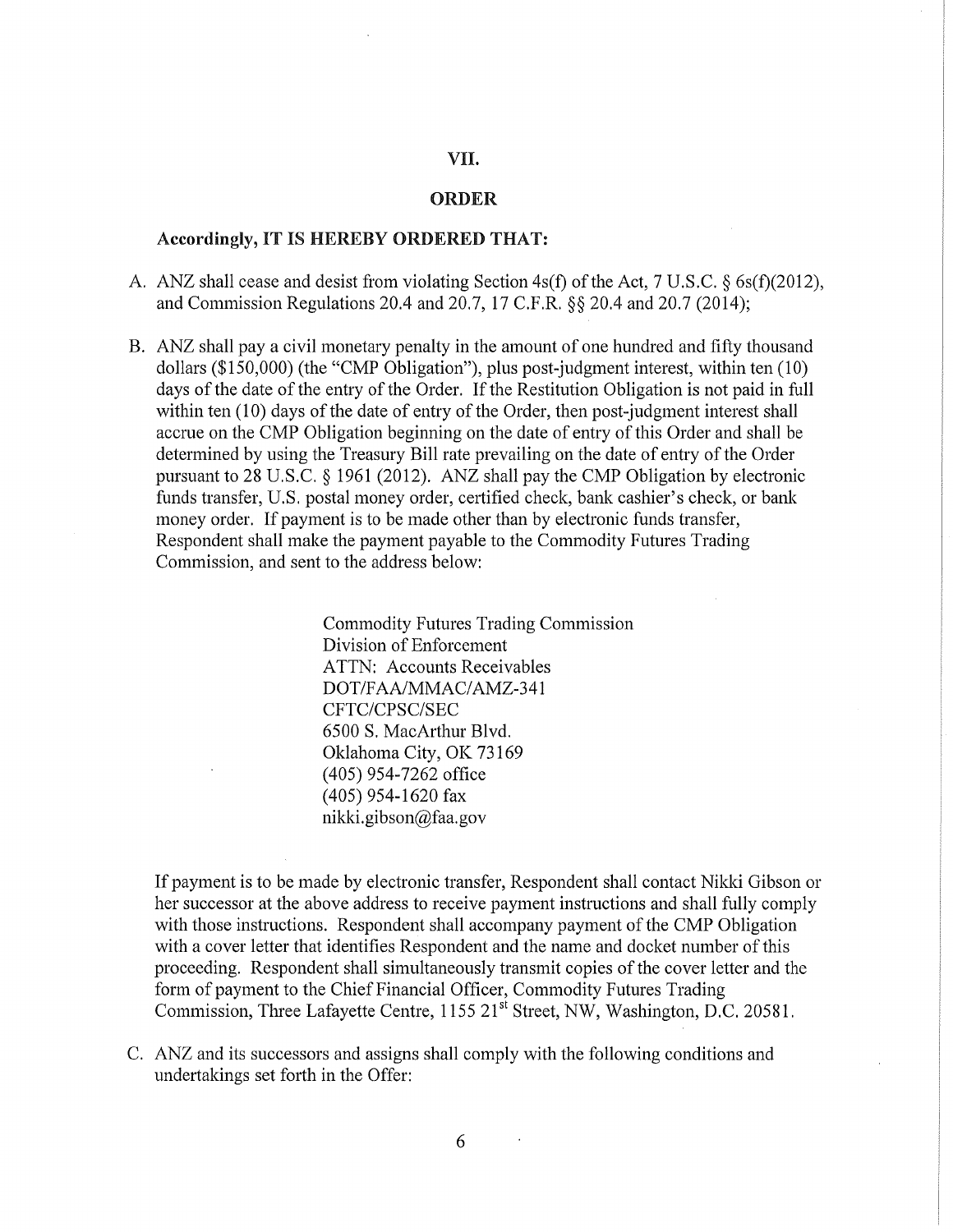- 1. Public Statements: ANZ agrees that neither it nor any of its successors, assigns, agents or employees under its authority or control shall take any action or make any public statement denying, directly or indirectly, any findings or conclusions in this Order, or creating, or tending to create, the impression that this Order is without a factual basis; provided, however, that nothing in this provision shall affect Respondent's (i) testimonial obligations, or (ii) right to take legal positions in other proceedings to which the Commission is not a party. Respondent and its successors and assigns shall undertake all steps necessary to ensure that all of its agents and/or employees under its authority or control understand and comply with this agreement.
- 2. Cooperation with the Commission: ANZ shall cooperate fully and expeditiously with the Commission, including the Commission's Division of Enforcement, and any other governmental agency in this action, and in any investigation, civil litigation, or administrative matter related to the subject matter of this action or any current or future Commission investigation related thereto. As part of such cooperation, Respondent agrees to:
	- a. Comply fully, promptly, completely, and truthfully, subject to any legally recognized privilege, with any inquiries or requests for information and documents;
	- b. Provide authentication of documents and other evidentiary material; and
	- c. Use its best efforts to produce any current (as of the time of the request) officer, director, employee, or agent of Respondent, regardless of the individual's location and at such location that minimizes Commission travel expenditures, to provide assistance at any trial, proceeding, or Commission investigation related to the subject matter of this proceeding, including but not limited to, requests for testimony, depositions, and/or interviews, and to encourage them to testify completely and truthfully in any such proceeding, trial or investigation.
- 3. Partial Satisfaction: ANZ understands and agrees that any acceptance by the Commission of any partial payment of Respondent's CMP Obligation shall not be deemed a waiver of its obligation to make further payments pursuant to this Order, or a waiver of the Commission's right to seek to compel payment of any remaining balance.
- 4. Change of Address/Phone: Until such time as ANZ satisfies in full its CMP Obligation as set forth in this Consent Order, Respondent shall provide written notice to the Commission by certified mail of any change to its telephone number and mailing address within ten (10) calendar days of the change.